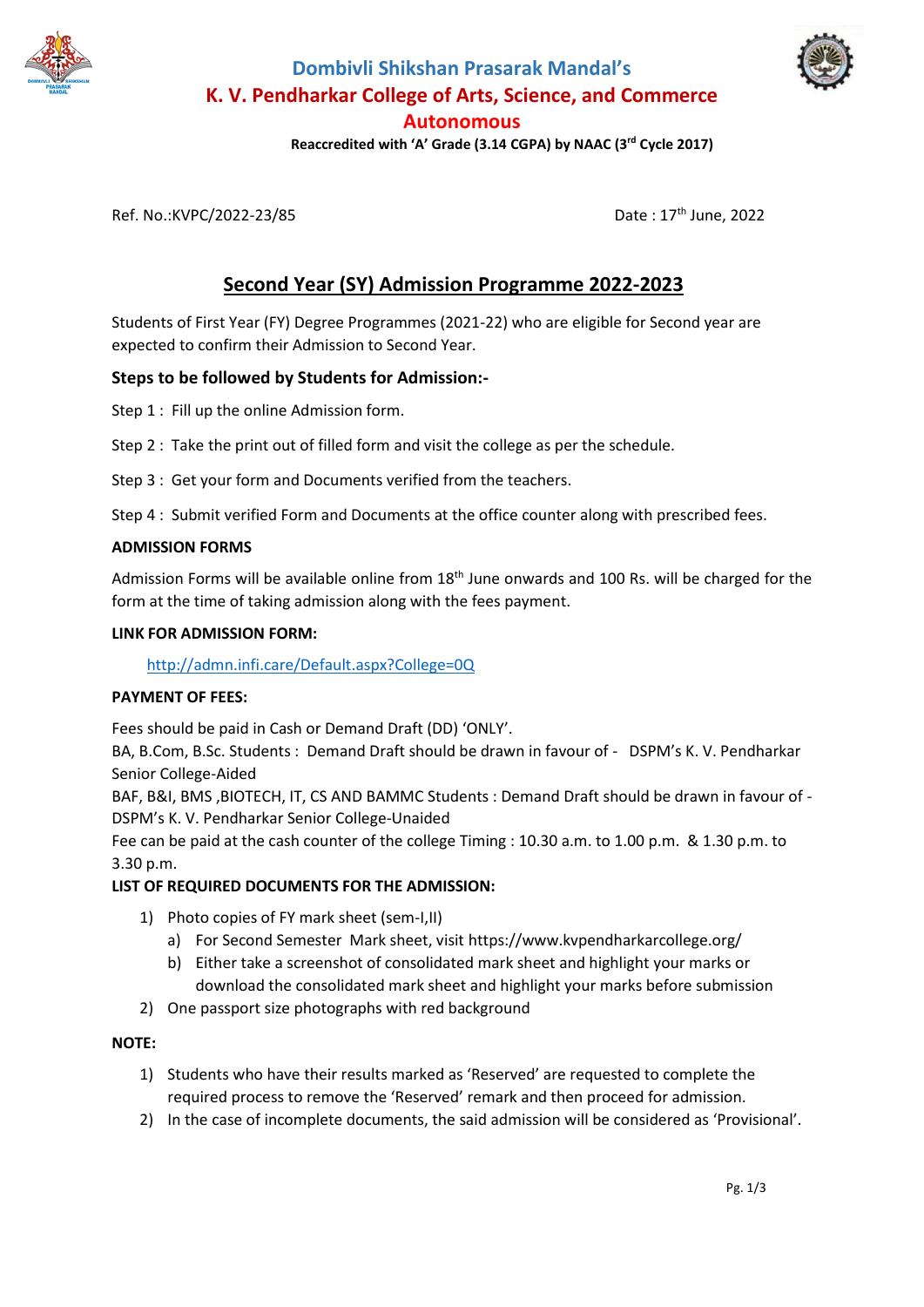





**Autonomous**

 **Reaccredited with 'A' Grade (3.14 CGPA) by NAAC (3rd Cycle 2017)**

# **SCHEDULE FOR VERIFICATION OF ADMISSION FORM**

| Date                           | Time                | Div                             | Room No. for Form |
|--------------------------------|---------------------|---------------------------------|-------------------|
|                                |                     |                                 | Verification      |
| 20-06-2022<br>To<br>22-06-2022 | 11:00 am to 2:00 pm | <b>SYBSC</b>                    | 202               |
|                                |                     | <b>SYBA</b>                     | 126               |
|                                |                     | B Com A & B                     | 314               |
|                                |                     | B Com C & D                     | 315               |
|                                |                     | <b>Accounting &amp; Finance</b> | 216               |
|                                |                     | <b>BMS</b>                      | 103               |
|                                |                     | <b>B&amp;I</b>                  | 324               |
|                                |                     | ΙT                              | 306               |
|                                |                     | <b>Biotech</b>                  | 217               |
|                                |                     | <b>Computer Science</b>         | 305               |
|                                |                     | <b>BAMMC</b>                    | 102               |

## FEES DETAILS (Aided Programs)

| Programme    | All Students (In Rs.) |
|--------------|-----------------------|
| <b>SYBA</b>  | 6341                  |
| SYBCOM       | 6456                  |
| <b>SYBSC</b> | 7261                  |

## FEES DETAILS (Unaided Programs)

| Programme       | Open Category (In Rs.) |
|-----------------|------------------------|
| <b>SYBAF</b>    | 18,771                 |
| SYB&I           | 19,771                 |
| <b>SYBMS</b>    | 18,771                 |
| SYBiotech       | 33,373                 |
| <b>SYIT</b>     | 25,961                 |
| <b>SYCS</b>     | 33,373                 |
| <b>SY BAMMC</b> | 19,333                 |

**Note** : All the students including reserved category will have to pay full fee (as mentioned in the fee structure table ) at the time of Admission. To receive Government Sanctioned amount under Freeship / Scholarship directly in your personal Bank A/C, concerned students are expected to complete necessary formalities, whenever link of Department of social welfare will open.